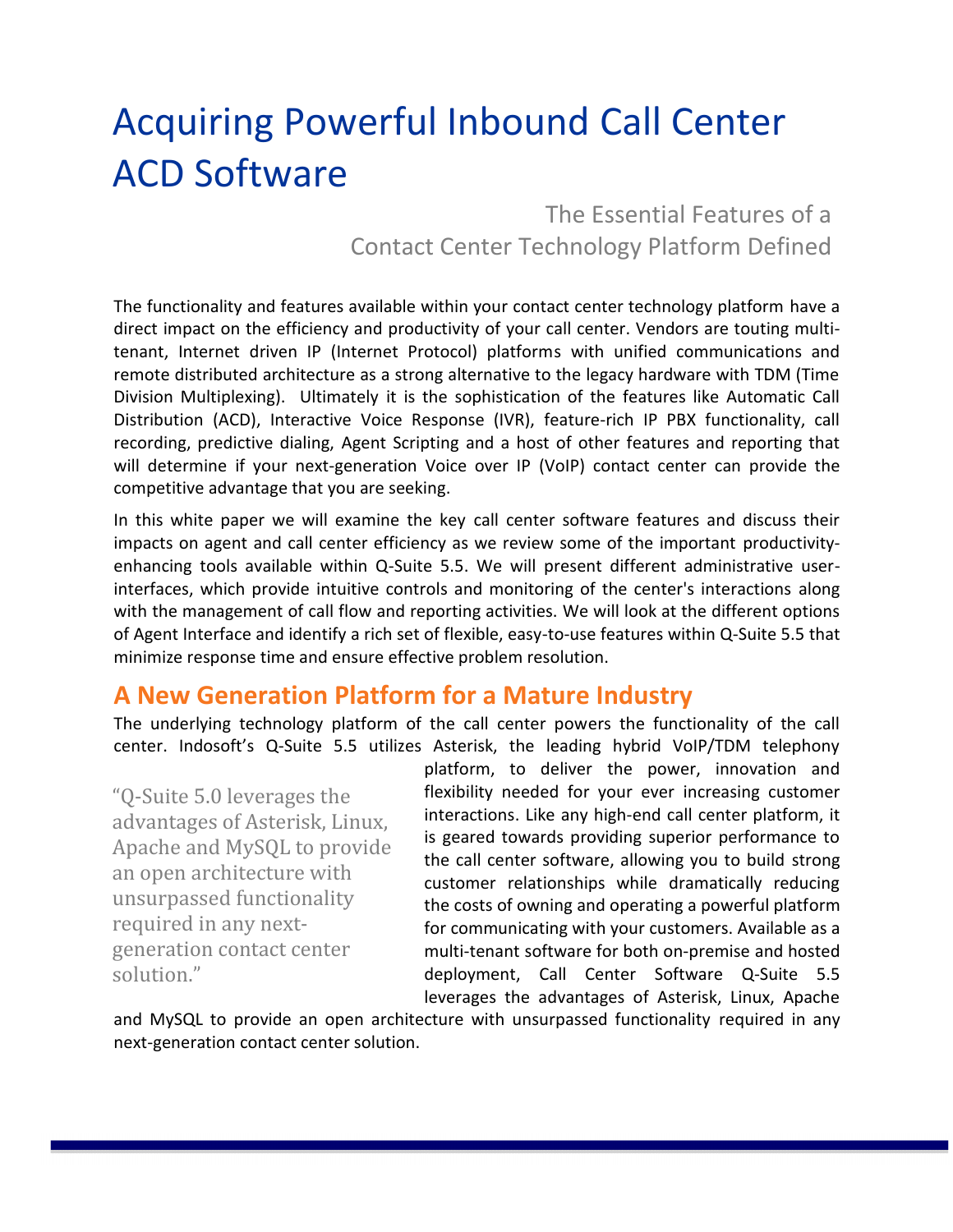

# **Productivity Enhancing Feature-Sets**

Put quite simply, call center software has one primary objective: to increase productivity within the call center. For example, calls must be routed efficiently and intelligently in order to service each customer as quickly and effectively as possible. The ability to connect each call to the most appropriate agent is a crucial step in creating a favorable customer experience. Once the call has been efficiently connected, the call center software must then provide the tools for an agent to continue the process of exceptional service. While interacting, the agent should be able to access all the relevant CRM and data sources to create an efficient customer-agent interaction. However, not all customer interactions need be with a live agent. Therefore, the call center software must deliver manageable tools that allow full control over creating complex, automated customer interactions.

These are only a few examples of what is required in a complete call center software solution. We discuss these, as well as other, features in greater detail below.

## **Automatic Call Distribution (ACD)**

Automatic Call Distribution (ACD) within the call center software delivers an efficient solution to call handling and routing, with or without interaction. The calls are eventually routed to a live agent or an automated agent, as defined by business process. In most call center solutions, ACD is setup through a combination of tools within the call center software like an IVR Builder (also referred to as Dialplan Builder) and Queues and Skills setup. These tools allow you to easily define the rules for handling, routing and managing customer interactions, and enable each organization the greatest degree of flexibility and efficiency in meeting their business needs. The different requirements and functions of ACD are discussed below.

## **Inbound Call Routing**

When calls from the outside world hit your telephone switch based on the number dialed by the caller, the call center software must then define the best process to follow when handling and distributing the call. This process is referred to as call routing. Calls are quickly identified by the number dialed, often referred to as DID (Direct Inward Dial) or DDI (Direct Dial Inward). Your telecom provider might identify the call with a DNIS (Dialed Number Identification Service) number, which could be part of the number dialed (like the last 4-5 digits). This is the starting point for your ACD to take over and manage the call.

#### **DID/DDI/DNIS Management**

Most call centers have a pool of numbers acquired from their service providers and will use one, or many, DID numbers for each inbound service. The contact center platform should have some management scheme to handle the bank of numbers.

#### **Multiple DID/DDI/DNIS per Inbound Service**

An import aspect of your call center software is its ability to associate multiple DID/DDI/DNIS to a single inbound servive, as well as the ability to use text title identification with incoming calls into the DID/DDI/DNIS during the screen-pop for the agent. This will provide better customer association and service. This information can also be used to segment and identify incoming calls based upon various business rules, such as media advertising and source identification.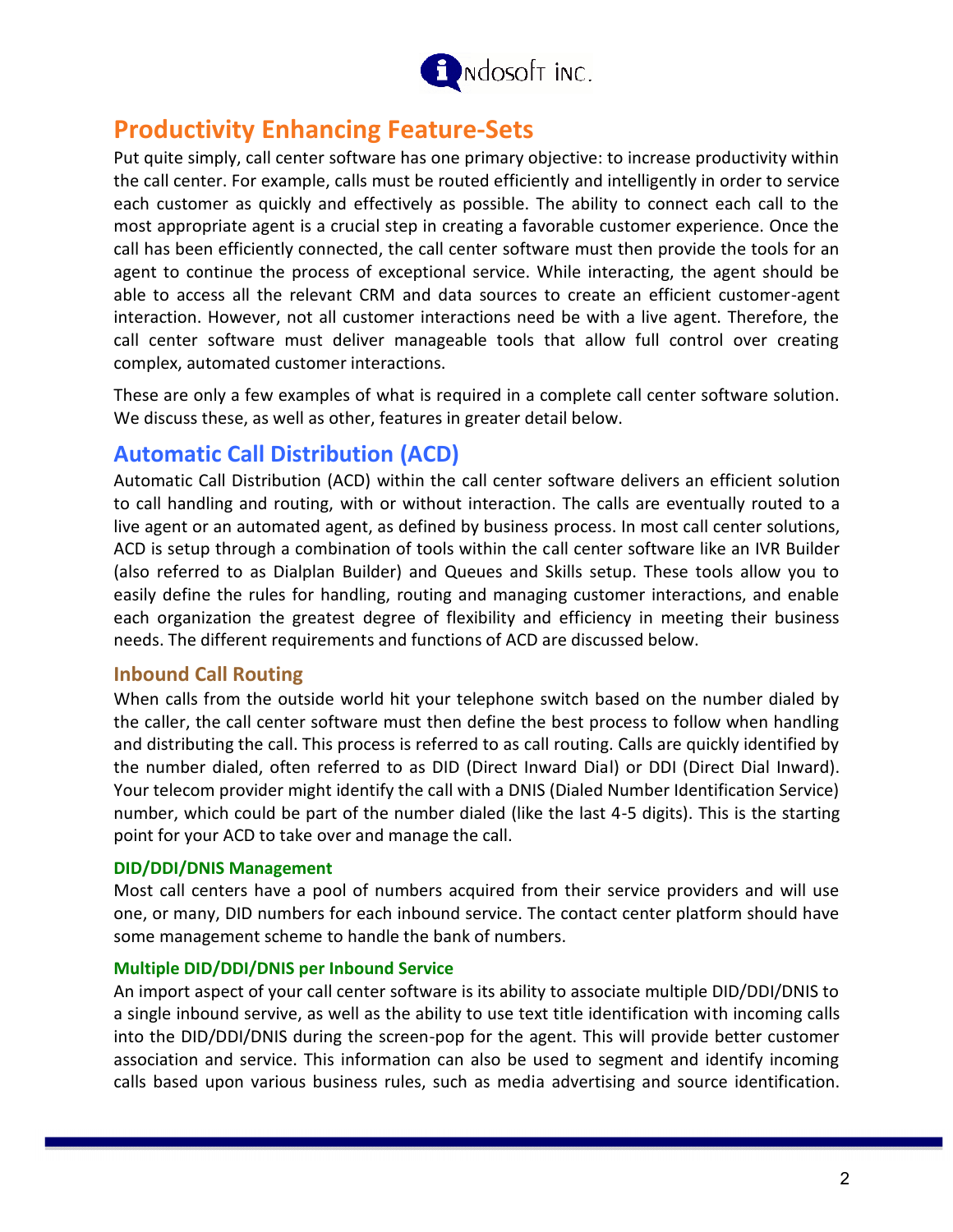

These metrics are vital tool in the overall efficiency of the contact center operations. It may also be advantageous to display specific script pages associated with the DID/DDI/DNIS.

## **Scheduling Call Handling (Time, Day, Week, month)**

This feature is often referred to as the 'Time of the Day Call Routing'. Every contact center operation requires the ability to change the way they handle calls based on the time of the day, day of the week, week of the month, after hours, holidays and breaks. Scheduling of call handling allows for proper management of agent resources, as well as efficient call handling based upon scheduling requirements.

## **Interactive Voice Response (IVR)**

Interactive Voice Response (IVR) automates the interaction with the caller. The level of sophistication available with an IVR setup is dictated by the sophistication of the ACD. In its simplest form, IVR is an auto-attendant. However, when it is deployed properly an IVR can provide considerable automation and reduce the time that the caller has to spend to get information.

Any IVR building tool provided by the call center software has to be functionally rich while delivering a powerful, easy-to-use and flexible interface to setup and manage call handling rules. Contact center telephony platforms tend to provide IVR setup as a value added service because of the complexity of their tool-sets. But telephony platforms like Asterisk have made IVR setup easy and functionally rich. In a typical setup, you play voice files, provide the caller with options, collect DTMF key input, make decisions, branch or route calls to different destinations or Queues, send calls to voicemail etc. More sophisticated IVR, such as those available for telephony platforms like Asterisk, will involve Database interactions and Voice recognition as well.

#### **Database Integration**

Database integrations are becoming an extremely important function of IVR. Generally, interaction between the ACD and database should be through web services calls, which allow the ACD to perform operations like query, update, modify and delete data within the database. This allows the database interaction to be abstracted to some degree. Customization may be required, depending on the needs of the specific call center operations.

#### **Voice Recognition**

Voice recognition is a way to speech-enable the ACD and delivers hands-free phone interactions, or simply an automated interface for customer service. An external Speech Recognition library is generally involved in providing the voice recognition feature.

#### **Voice Mail and Queue Overflow**

Queue Overflow and call re-routing are essential features of any ACD. The ACD will re-route the calls, to voice mail or elsewhere, based on certain conditions. Generally, such conditions are imposed based on Queue volume, time of the day, or other business rules.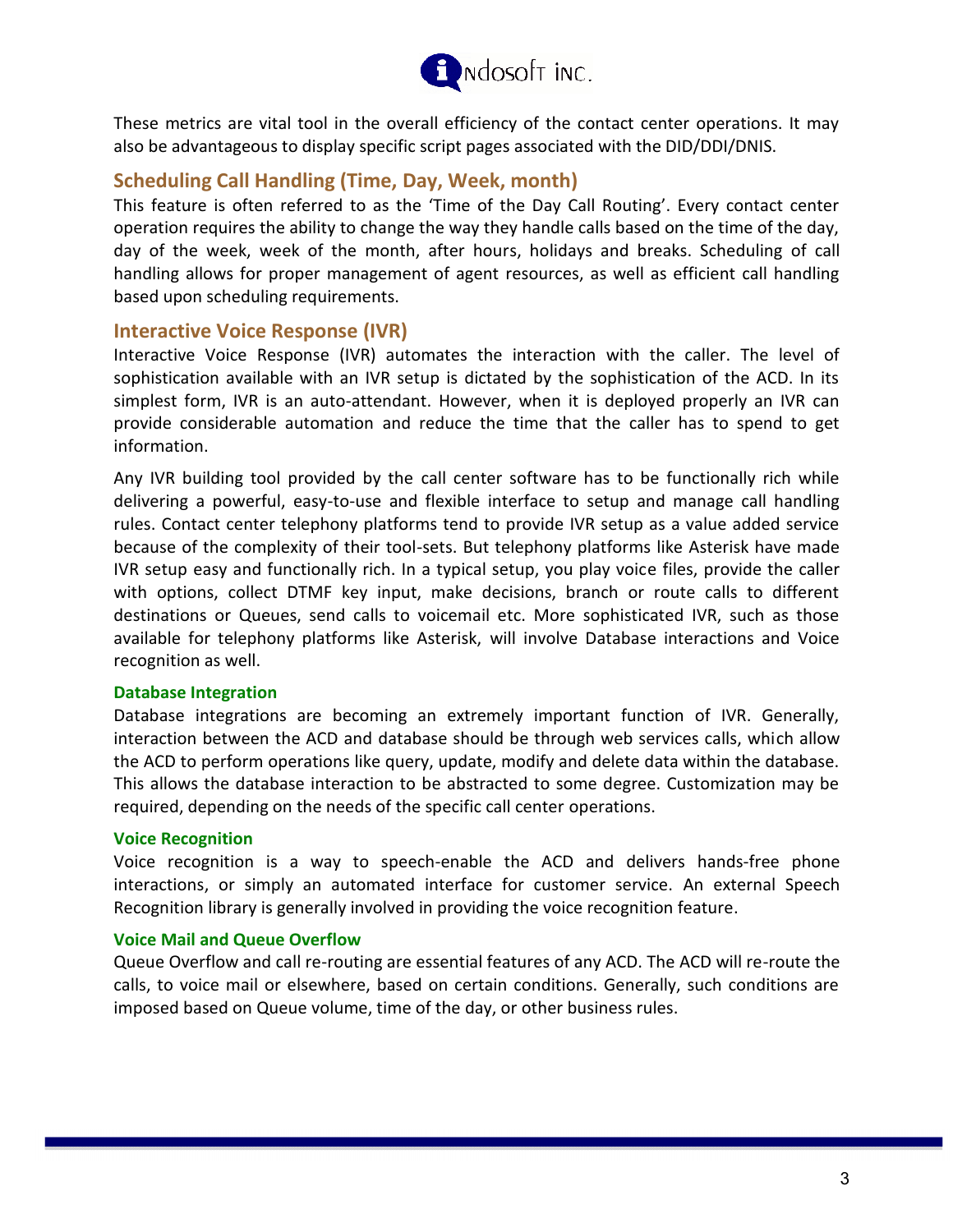

## **Dialplan Builder (IVR Builder)**

Dialplans are lists of instructions or steps that Asterisk will follow while handling incoming calls. Unlike traditional phone systems, Asterisk Dialplans are fully customizable and incredibly versatile, allowing full control over the handling and processing of calls. For every incoming call, the Asterisk Telephony Server parses the list of instructions to manage the call flow. The flexibility and power of Dialplans come from its unique and powerful structure based on contexts, extensions, priorities, applications and a powerful syntax to construct instructions. As you can clearly see from this description, a Dialplan utilizes a programming language of its own, letting the user unleash the combined power of software and telecommunications to easily control and manage calls. Dialplans can go even further when you develop custom applications for call flow processing in well known and conventional programming languages like Java, C, PHP, PERL etc.

#### **What is a Dialplan Builder**?

The Dialplan Builder within Q-Suite 5.5 is a Graphical User Interface (GUI) tool utilizing a What You See Is What You Get (WYSIWYG) editor, which allows easy-to-use drag and drop features to develop Dialplans for IVR and call routing in Asterisk. This sophisticated Dialplan Builder allows contact centers to accommodate new and diverse client requirements and increase productivity.

#### **Queues**

Calls arrive into Queues to be handled by a pool of agents. From an ACD perspective, Queues are abstractions that hold call information while the ACD connects the caller to the most appropriate agent. A typical contact center ACD should have the capability to route calls into the appropriate queue based on the setup. In a high-end ACD, individual Queues are disjointed (separate) from each other but can be setup to overflow based on conditions. Typically there should be no restriction on the number of queues that can be setup.

#### **MOH (Music On Hold)**

Every Queue could have its own unique Music on Hold (MOH).

#### **Periodic Announcements**

The periodic announcements are an important tool in managing the caller while on hold.

#### **Queue Skills**

The set of skills required to handle calls from a queue dictates how the ACD distributes calls to the available agents.

#### **Queue priority**

Prioritization of queues will provide the ability to distinguish calls, especially if skills associated with the queues are identical.

#### **Queue Overflow**

It is possible that you may want to route calls to alternate locations or alternate overflow queues if the number of callers or the average wait-time exceeds a defined threshold, which queue overflow enables.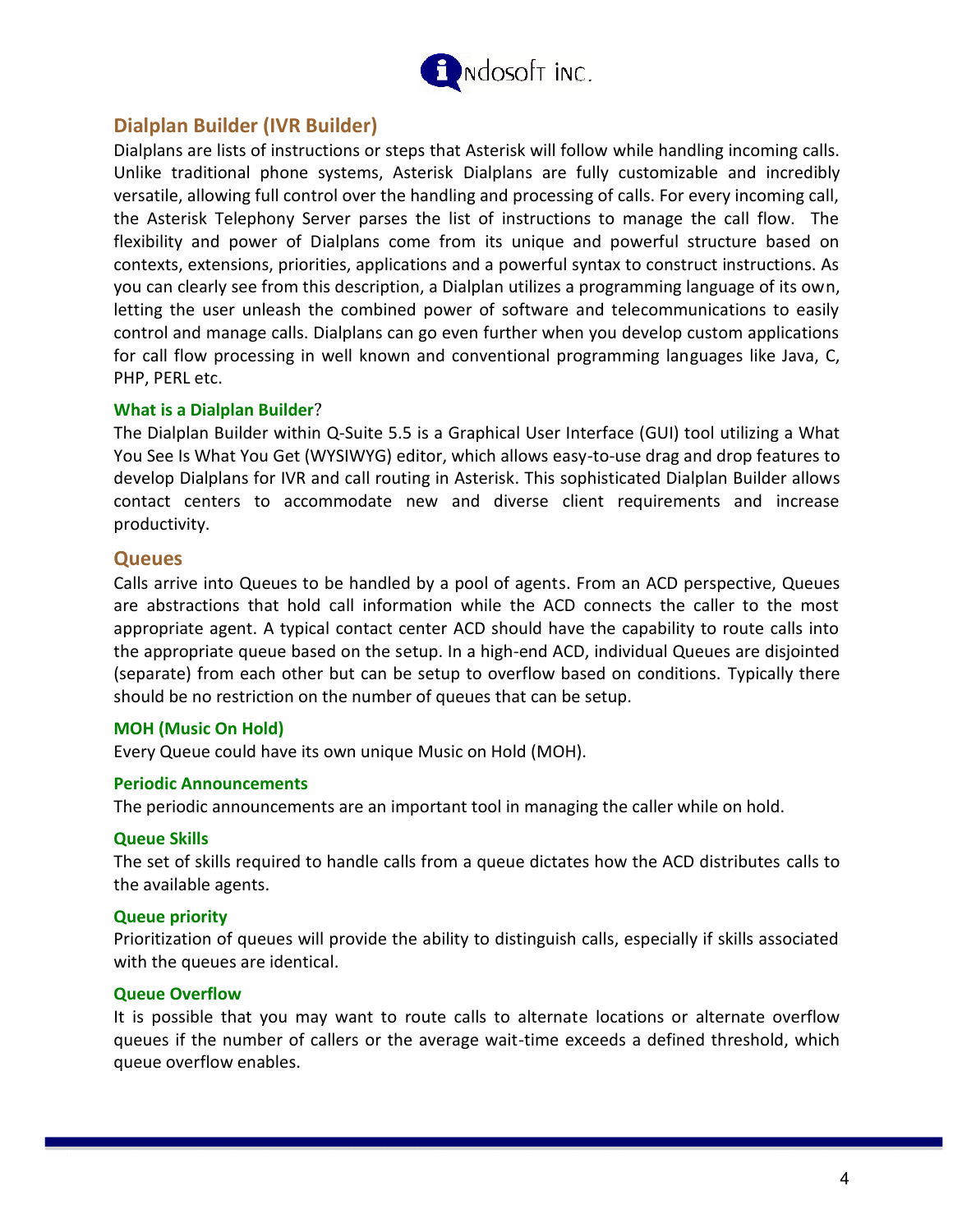

#### **Voicemail and other Call Re-routing**

The ability to leave voicemail will allow the caller to leave a queue if the wait time is too long. This has to be a DTMF option, i.e. triggered by a customer input on the telephone keypad.

#### **SLA (Service Level Agreement) and Call Abandonment**

SLA is expressed as a percentage of calls answered within a given duration. Call abandonment is expressed in terms of wait time for reporting purposes.

## **Agents**

Employees handling calls within a contact center are referred to as Agents or Contact Center representatives. An agent has two established connections to the call center platform, one for voice and the other for data.

#### **Free seating**

In a free seating call center, agents will be allowed to sit in any available agent seat and use the computer and phone in the desk to login. Sometimes it might be a mix of designated seating and free-seating.

#### **Remote and Home Agents**

Remote and Home Agents connect to the contact center platform from outside. In many hosted call center deployments, all agents are remote agents.

#### **Hot Desking**

Hot Desking allows free-seated agents to give out specific DID numbers or extensions so that callers can reach them directly. This is meaningful only if the business process of the call center requires such agent behavior.

#### **Alert before Call Hand-off**

This is a screen-up which requires the agent to acknowledge within a set time (2 or 3 seconds) before handing out the call (connecting the voice path). This is useful to ensure that Agents are alert before the call is handed over. At home and remote agent setups use this arrangement quite often.

#### **On-Hook Agent**

On-hook refers to the Agent phone being on-hook, meaning that for every incoming call, the phone will ring for the agent to pickup the call. This is suitable for low volume call centers where the agent is multi-tasking between answering calls. Since each ring is 8 seconds, this method may not be the most efficient way of distributing high volumes of calls.

#### **Off-Hook Agent**

Off-hook agents stay connected to the phone system and are handed calls with an audible tone. Typically, high volume call center have off-hook agents.

#### **Agent Phone**

Agent Phones can be an extension within the PBX (phone system) of the call center ACD or they can belong to an external phone system. Internal phones could be IP phone, softphone or regular POTs phone. Most new generation phone systems like Asterisk offer VoIP capability and seamless integration of VoIP and older telephone technologies. Within the LAN (Local Area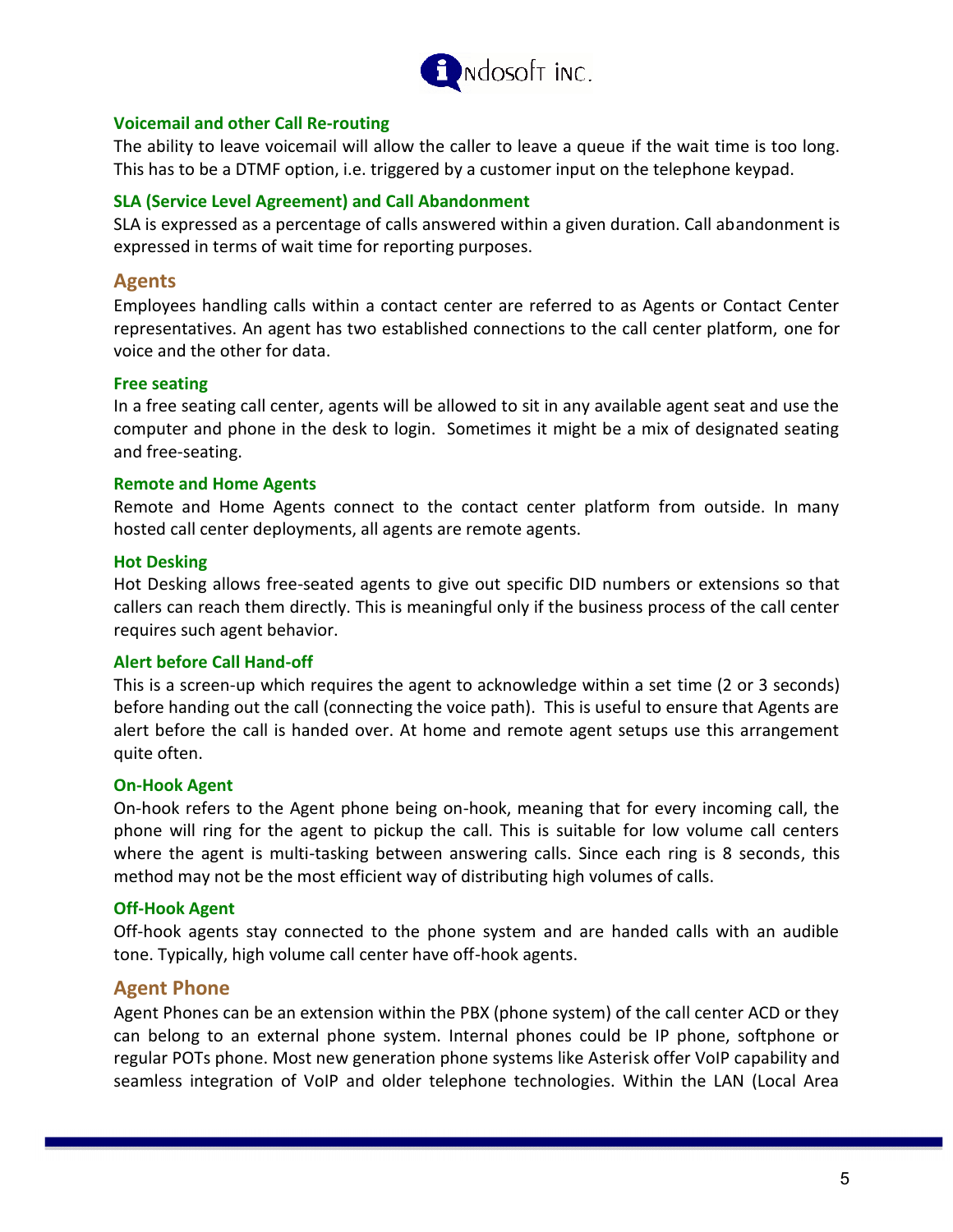

Network), IP phones and softphones offer greater flexibility and do away with telephone wiring and clutter.

#### **Soft-phones**

Softphones operating on good Desktops remove the need for separate telephones. They work well with USB head-sets.

#### **IP phones**

IP phone may be necessary if the processing power of the Desktop cannot handle both voice and data connections simultaneously.

#### **VoIP setup**

VoIP setup offers a direct path from the external network into the Call Center ACD without the need for the call to travel through telecom networks. Here the infrastructure becomes important for call quality.

#### **Agent phones behind other PBX**

Agent phones behind external PBX will require trunk connections. Setting up trunks within an office is straight forward if the PBX is VoIP enabled.

#### **Agent Computer**

In most Contact Center platforms, agent screens are based on Web browsers. Good desktops can also be used to run Softphones with USB head-sets.

#### **Queues, Agents and Skills**

Every queue within an inbound call center requires a set of skills so that competent agents can handle calls. Call center business rules dictate the number of different queues and their skill association. Within large call centers there are tools within the HR (Human Resources) to identify and rate (prioritize) the skills of agents in an ongoing basis. "Spanish, Customer Service" can be an example of a queue requiring adequate skill level in Spanish and also in Customer Service to answer calls in this inbound queue.

#### **Skills based Routing**

Skills based Routing is an efficient way of ACD and increases the overall performance of a call center. Agent skills with levels and Queue skills determine how a call is answered. An incoming call will be delivered to the agent with the highest skill level among available agents. If there are multiple agents available to take calls, the longest waiting agent gets to handle the next incoming call. When there are calls waiting on multiple queues and an agent becomes free, the agent will get the call from the queue with the highest skill level. When the skill levels are equal, the longest waiting call from those queues will be handled out. If all agents are assigned the same priority on all queues, it will result in a balanced queue system. This will result in the longest waiting call getting the first available agent. If multiple agents are waiting for a call, the longest waiting agent will receive the call.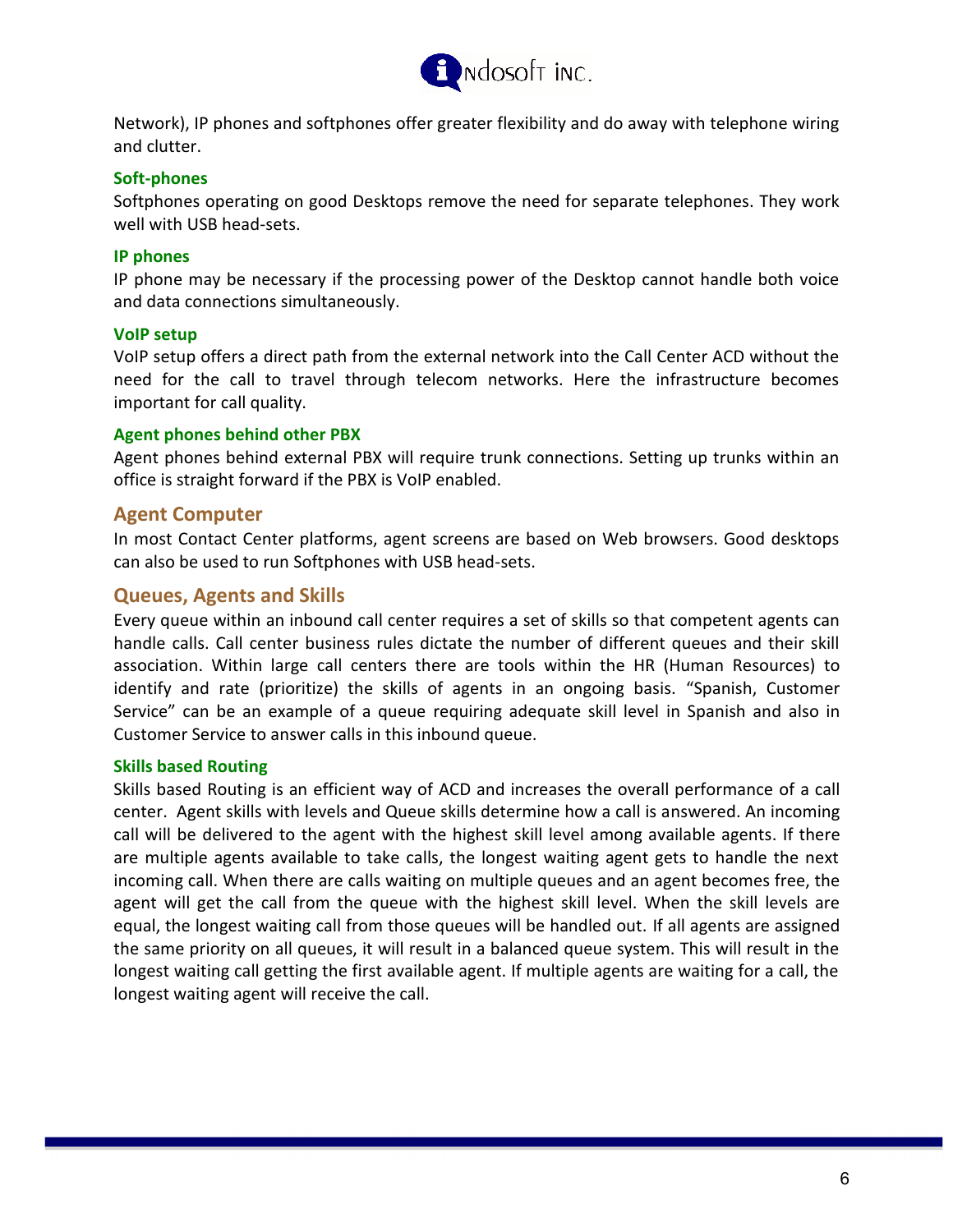

## **CRM integration and Script Builder**

Mature and established call centers follow well laid out processes for the interaction between an agent and the caller. This is often referred to as the "Script". A flexible Script Builder is invaluable for developing custom scripts for your inbound services or outbound campaigns.

#### **Custom Variables**

Call Center operations require the ability to create, display and store values in custom variables like TEXT, NUMBER, LOV (List of Values) etc.

#### **Creating Text blocks with Embedded Variables**

The Scripts should be able to display Embedded variables like Agent name, Date or other custom variables whose values have been pre-loaded.

#### **Post to URL**

The Script should have the capability to upload or post information real-time from the Script to a website or an application that would be able to receive it.

#### **External URL Link with command line parameters**

Using this, you can link to a website through a clickable link with embedded parameters.

#### **URL within an I-frame or on a Separate Window (CRM Integration)**

You can integrate Web applications and CRMs capable of accepting command line parameters. Within a script, the CRM Web application can be displayed through an I-frame or through a new window.

#### **Computer Telephony Integration (CTI) Integration into a CRM**

If you have an evolved business application and require all the call center features to be embedded into it, you should look for a complete API (Application Program Interface).

#### **API for CTI Telephony**

This should provide session management and telephony session control.

#### **XML API for Database**

Every CTI engine has a database which is essential for reporting agent performance, queue performance and overall performance associated with the call center.

## **Call Recording and Quality Monitoring**

New generation telephony platforms like Asterisk offer built-in call recording and monitoring features.

#### **Listen to Agents**

Supervisors can listen to, or snoop, agent calls to ensure quality.

#### **Whisper**

Whisper allows supervisors to listen to the conversation, but only speak to and be heard by the agent, not the caller. Whisper becomes a very powerful coaching tool.

#### **Barge**

This allows supervisors to join an established call between an agent and a customer. The supervisor can speak to and be heard by both the agent and the customer.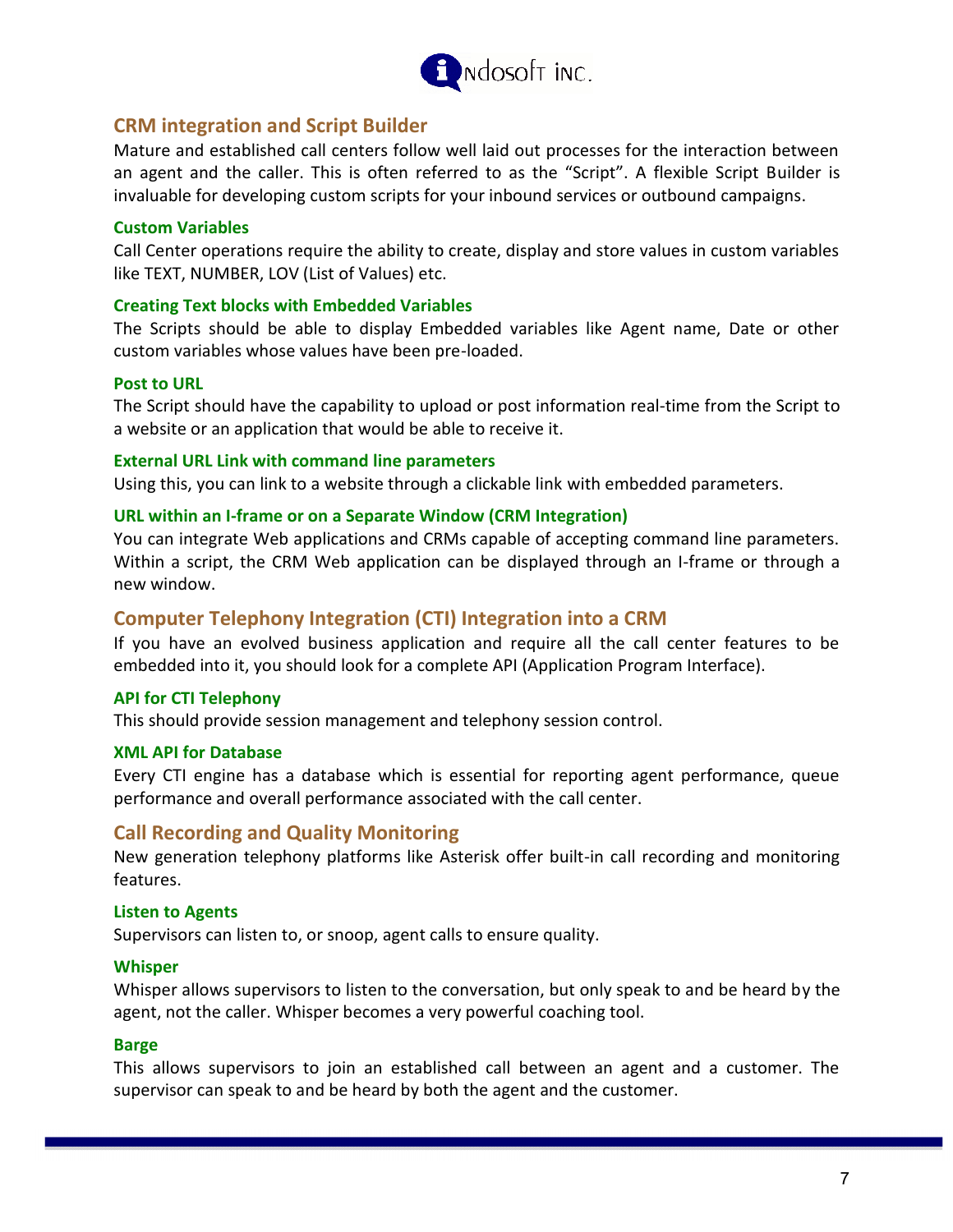

## **Reporting**

Detailed, Cradle to Grave reporting is essential to gaining full visibility into daily operations. Commonly utilized reports include:

#### **Agent Performance**

During every session, the time spent by an agent on all agent states, including custom DND states, is compiled and presented as a time profile. Call dispositions provide an indication of the conversion rate for an agent. Wrap-up definitions are compiled by the hour for all call dispositions.

#### **ACD Performance**

As an indicator of how well the queues and calls are being handled by the call center collectively as well as individually by the agents, ACD performance reporting provides data on abandons, wait-time, SLA and related real and historical information for all calls.

#### **Queue Performance**

This provides metrics on calls grouped by queues. Service level represents a measurable value for the speed at which calls are handled by the call center. Abandoned calls and average wait time before abandon are important measures of queue performance. Agent information is combined with Queue data to provide insight on how well the calls are handled. Other useful information within the Agent Queue data can reveal the number of times a call was put on-hold or transferred.

#### **Supervisor Dashboard and Wallboard**

Call center supervisors require screens and reports that deliver a view of the call center performance broken down by agent, queue and campaign performances. Wallboards allow supervisors to keep an eye on SLA for each queue.

#### **Periodic and Historical Reporting**

Most contact center managements require periodic historical reporting, which should be scheduled and e-mailed automatically to a defined distribution list.

# **Summary of Benefits**

Few call center software solutions provide the full breadbasket of features outlined above. Q-Suite 5.5 is able to deliver all the above-mentioned features in an incredibly flexible, versatile software bundle. Due to its utilization of Asterisk as its underlying telephony platform, Q-Suite 5.5 delivers further benefits inherent to its infrastructure. Capabilities include stable remote agent support, distributed architecture, utilizing multiple trunks, and multi-trunking are just a few benefits inherent to Asterisk and Q-Suite 5.5.

This unique combination of powerful software and telecommunications technology positions Q-Suite 5.5 to meet the most demanding of call center requirements.